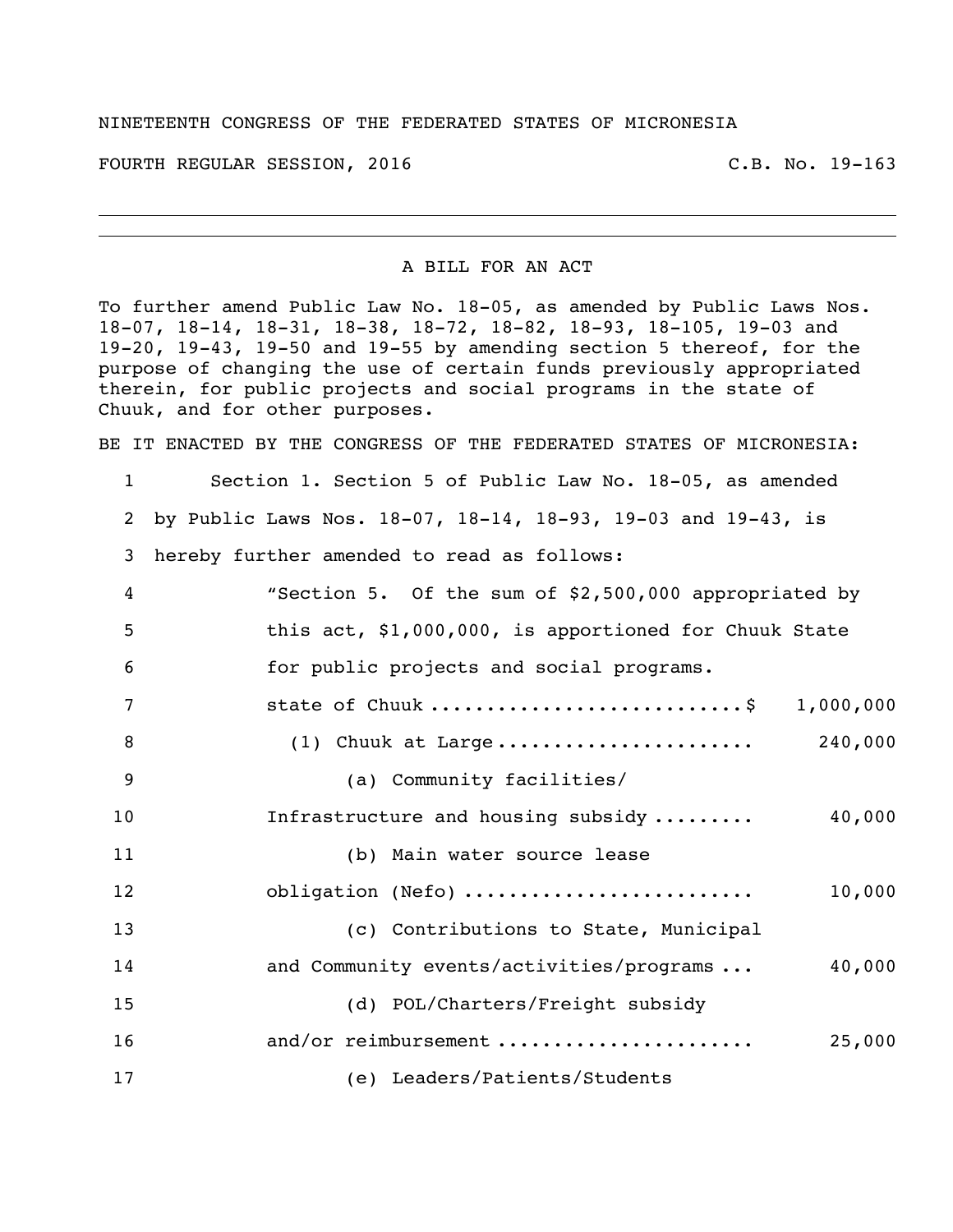C.B. No. 19-163

| $\mathbf{1}$   | repatriation of remains transport and             |
|----------------|---------------------------------------------------|
| 2              | travel costs \$<br>35,000                         |
| 3              | (f) Administrative support costs                  |
| $\overline{4}$ | for allottee/At Large<br>10,000                   |
| 5              | (g) Fishing project                               |
| 6              | (equipment/gear/activities)<br>26,000             |
| 7              | (h) Municipal office                              |
| 8              | construction and related costs<br>15,000          |
| 9              | 10,000<br>(i) Land transportation                 |
| 10             | 15,000<br>(j) Youth activities/Equipment/programs |
| 11             | (k) Student financial assistance/school           |
| 12             | 14,000                                            |
| 13             | 150,000<br>(2) Election District No. 1            |
| 14             | (a) Housing Improvement and Renovation 55,000     |
| 15             | (b) Multipurpose community                        |
| 16             | Building and/or municipal office improvement      |
| 17             | and renovation<br>50,000                          |
| 18             | (c) Mortlock Island Development                   |
| 19             | 45,000<br>Authority (MIDA)                        |
| 20             | (3) Election District No. 2<br>150,000            |
| 21             | (a) Patient/Students/Leadership                   |
| 22             | travel expenses<br>25,000                         |
| 23             | (b) Food security and relief program<br>15,000    |
| 24             | (c) Meeting Halls improvement                     |
| 25             | and rehabilitation<br>20,000                      |

 $\sim$   $\sim$   $\sim$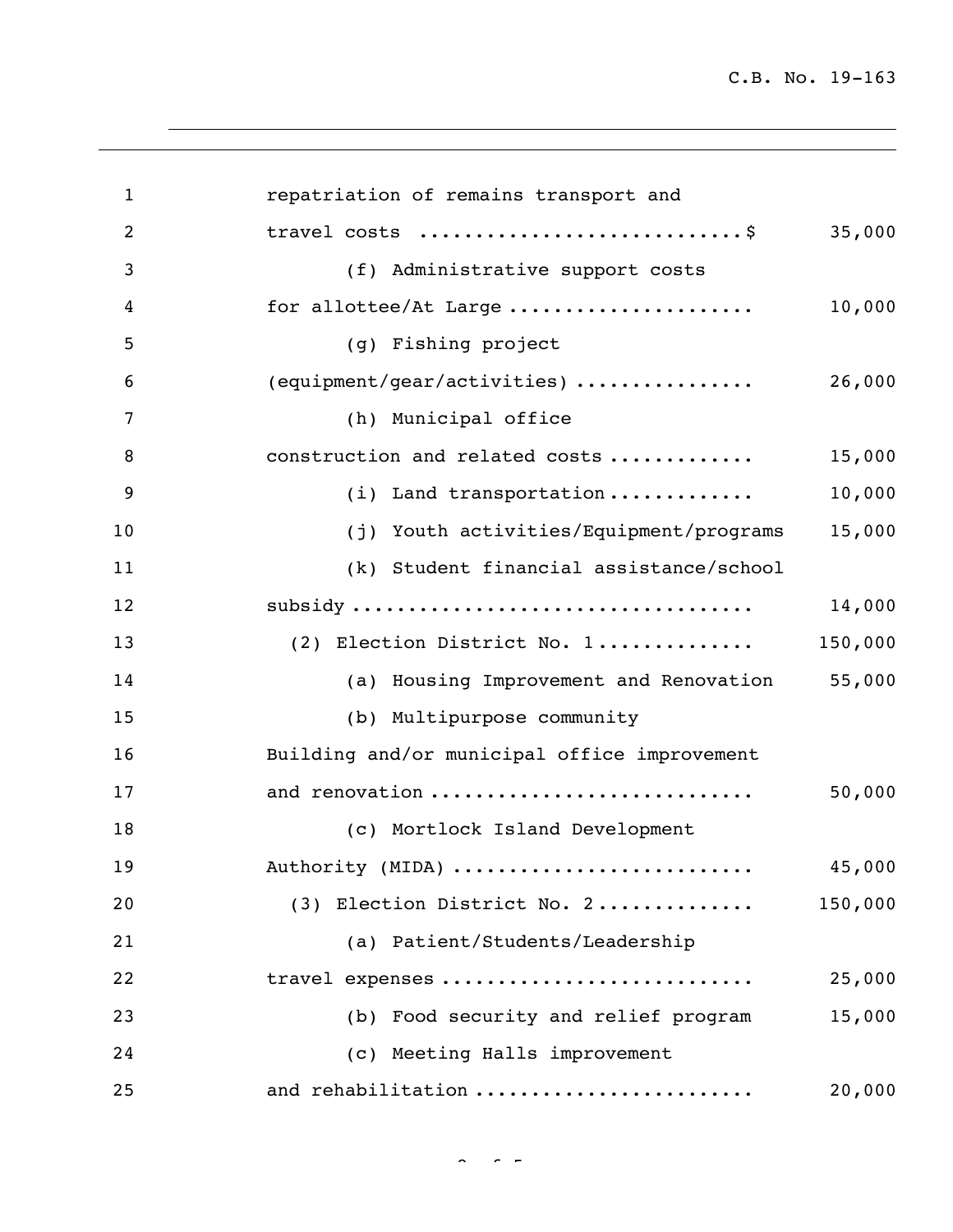$C.B. No.$ 

| $\mathbf{1}$   | (d) Repatriation of human remains                   |         |
|----------------|-----------------------------------------------------|---------|
| $\overline{2}$ | and associated cost (transport, travel              |         |
| 3              | and funeral cost) \$                                | 10,000  |
| $\overline{4}$ | (e) Road improvement project                        | 20,000  |
| 5              | (f) Students financial assistance                   |         |
| 6              | and outstanding debt                                | 20,000  |
| $\overline{7}$ | $(g)$ Travel needs                                  | 6,000   |
| 8              | (h) Fishing $project \dots \dots \dots \dots \dots$ | 7,500   |
| 9              | (i) Election District No. 2                         |         |
| 10             | administrative support services                     | 10,000  |
| 11             | (j) Land transportation needs                       | 10,000  |
| 12             | $(k)$ Fonoton                                       | 6,500   |
| 13             | (4) Election District No. 3                         | 150,000 |
| 14             | (a) Fishing project subsidy                         | 30,000  |
| 15             | (b) Community housing/facilities                    |         |
| 16             | rehabilitation                                      | 40,000  |
| 17             | (c) Repatriation of human remains                   |         |
| 18             | and associated cost (transport, travel              |         |
| 19             | and funeral cost)                                   | 15,000  |
| 20             | (d) Southern Namoneas Development                   |         |
| 21             | Authority administrative cost                       | 10,000  |
| 22             | (e) Solar system project subsidy                    | 10,000  |
| 23             | (f) Sport facilities improvement                    |         |
| 24             | and sport equipment purchase                        | 10,000  |
| 25             | (g) Association/Organizations' subsidy              | 5,000   |

 $\sim$   $\sim$   $\sim$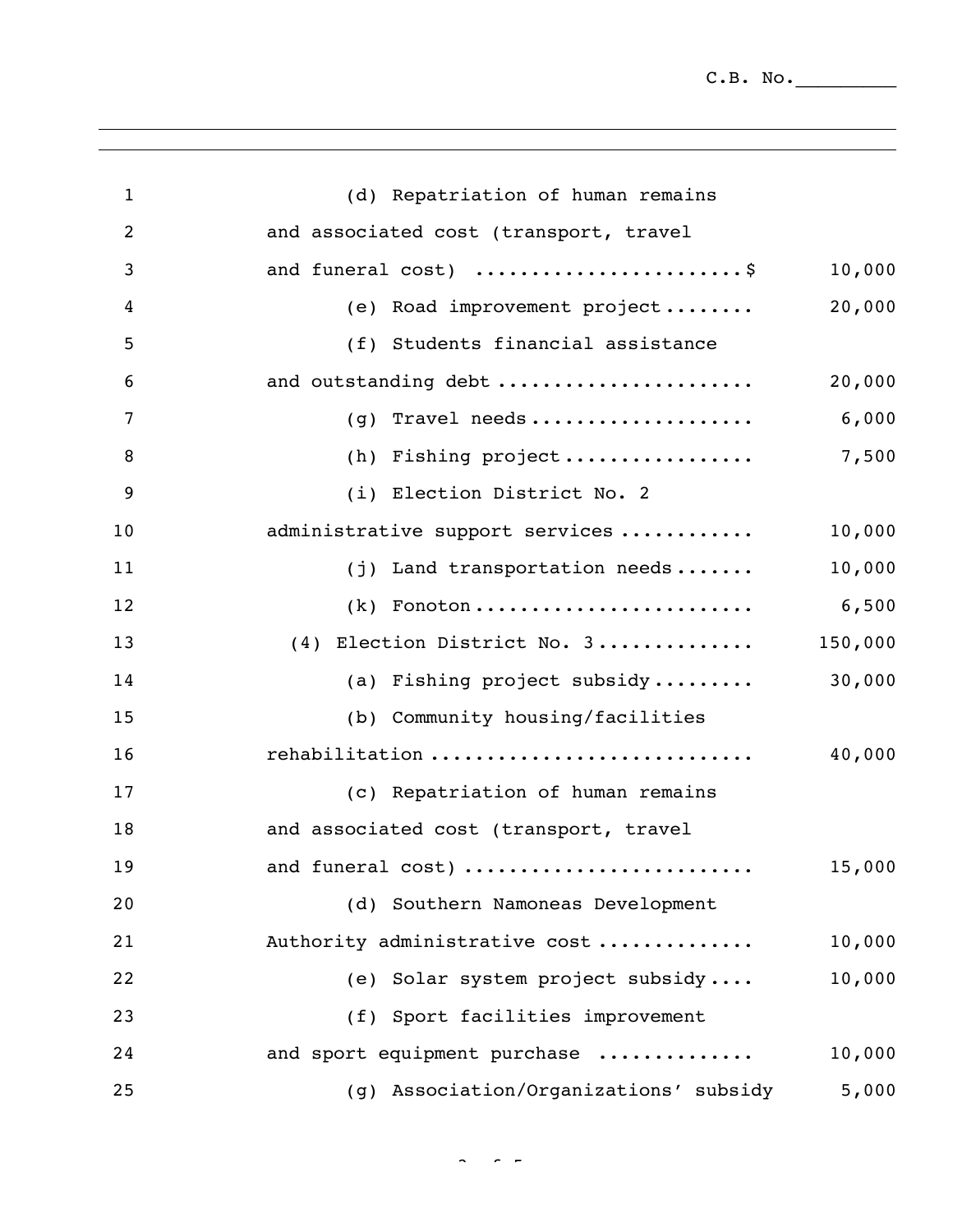C.B. No. 19-163

| $\mathbf{1}$   | (h) Food security and relief programs \$         | 5,000   |
|----------------|--------------------------------------------------|---------|
| $\overline{2}$ | (i) Student and leaders travel/Medical           |         |
| 3              |                                                  | 10,000  |
| $\overline{4}$ | (j) Southern Namoneas Development                |         |
| 5              | Authority office rental                          | 5,000   |
| 6              | (k) Contribution to Municipal/                   |         |
| 7              | Community events/activities                      | 10,000  |
| 8              | (5) Election District No. 4                      | 160,000 |
| 9              | (a) Fishing project subsidy                      | 40,000  |
| 10             | (b) Farming project subsidy                      | 30,000  |
| 11             | (c) Low Income housing subsidy                   | 25,000  |
| 12             | (d) Faichuk Development Authority                |         |
| 13             | administrative cost                              | 20,000  |
| 14             | (e) Humanitarian assistance                      | 20,000  |
| 15             | (f) Students' financial assistance               | 15,000  |
| 16             | (g) Fishing markets' subsidy                     | 10,000  |
| 17             | (6) Election District No. 5                      | 150,000 |
| 18             | (a) Purchase of a passenger boat                 |         |
| 19             | and related cost                                 | $-0-$   |
| 20             | (b) Typhoon relief effort/contributions          |         |
| 21             | to Northwest Islands citizens residing in Saipan | 20,000  |
| 22             | (c) Fishing projects                             | 12,000  |
| 23             | (d) Election District No. 5                      |         |
| 24             |                                                  | 15,500  |
| 25             | (e) Food relief program                          | 12,500  |
|                |                                                  |         |

 $4 - 5 - 5$